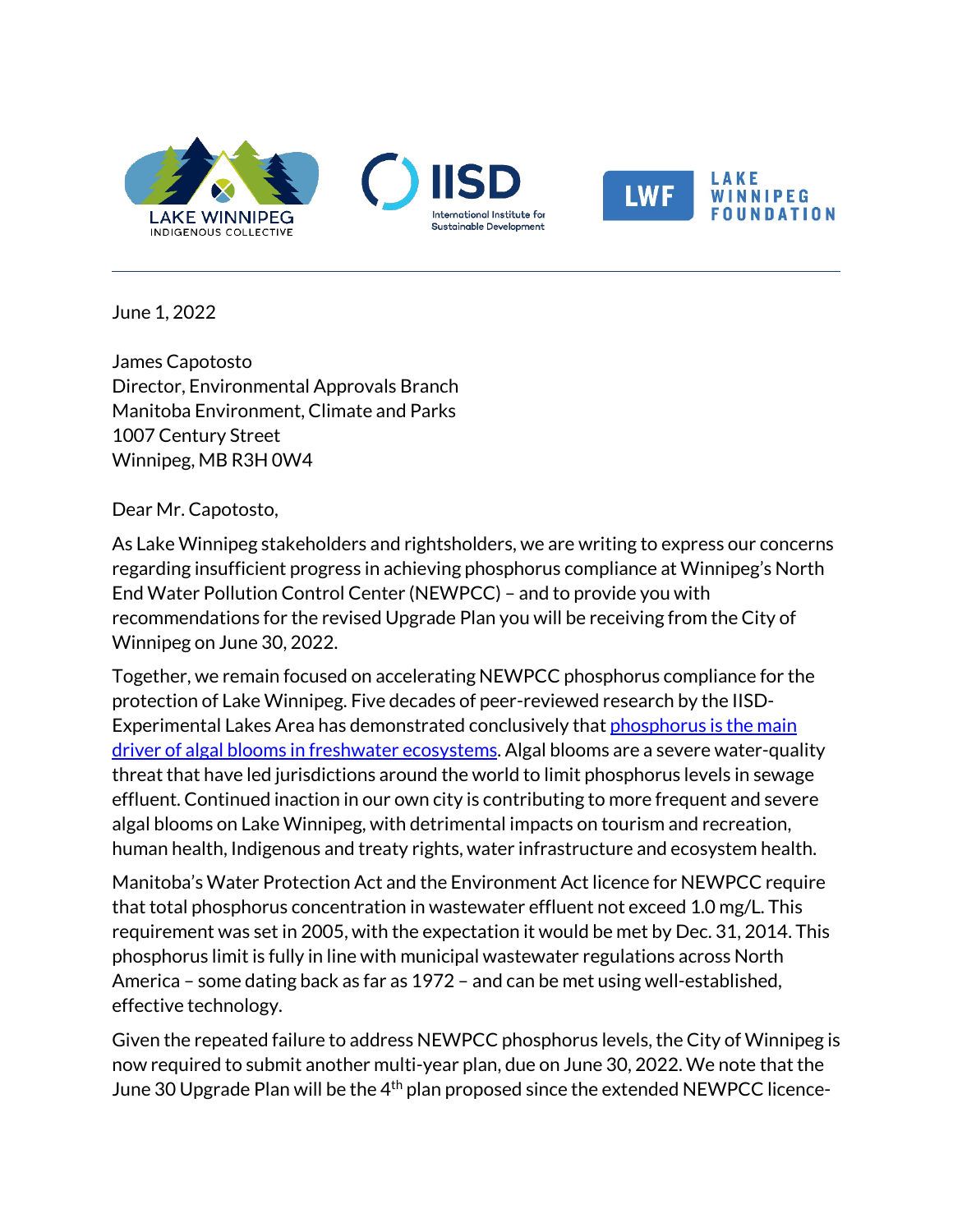compliance deadline of Dec. 31, 2019 was missed. The three previous plans [\(Jan. 31,](https://www.gov.mb.ca/sd/eal/registries/1071.1/2020131_psc_plans_newpcc.pdf)  [2020;](https://www.gov.mb.ca/sd/eal/registries/1071.1/2020131_psc_plans_newpcc.pdf) [Sept. 30, 2020;](https://www.gov.mb.ca/sd/eal/registries/1071.1/20200930_newpcc_upgrade_update.pdf) an[d Feb. 15, 2022\)](https://www.gov.mb.ca/sd/eal/registries/1071.1/20220215_rprt.pdf) have each presented successively longer timelines to complete plant upgrades. Alarmingly, the latest of the three plans did not provide a timeline for achieving phosphorus compliance at the north end plant, as the Phase 3 Nutrient Removal Facilities project – the most expensive phase, estimated to cost \$828 million – remains unfunded.

However[, in this last plan,](https://www.gov.mb.ca/sd/eal/registries/1071.1/20220215_rprt.pdf) the City of Winnipeg acknowledges that, when combined with interim chemical phosphorus removal, "the new biosolids facility  $m$ ay be able to meet 1 mg/L until the new Nutrient Removal (NR) facility is commissioned," though the City only proposes to confirm this through "full scale testing… once the new biosolids facility is operational" (pages iii & 6, emphasis ours). Instead of assessing capacity to meet the phosphorus target only *after* biosolids construction is complete, we recommend that the City be required to proactively plan and design the new facilities to meet this requirement.

To this end, the June 30 NEWPCC Upgrade Plan must:

**1.** Explicitly acknowledge the 1 mg/L phosphorus limit as a primary requirement – along with ammonia limits – as clearly articulated in Section 4.2(2) of Manitoba's [Water Protection Act.](https://web2.gov.mb.ca/laws/statutes/ccsm/w065e.php) Specific numerical limits for phosphorus and ammonia are listed in this provincial legislation, while other NEWPCC licence conditions are discretionary and must only be "met to the director's satisfaction."

Discretionary conditions include stipulations on use of biological and chemical technologies, and recovery and reuse of biosolids. These discretionary conditions should not be misrepresented in any NEWPCC Upgrade Plan as barriers to achieving the primary requirement of phosphorus and ammonia compliance. Nothing in the Water Protection Act prevents the achievement of phosphorus compliance through Phase 2 Biosolids Facilities upgrades.

**2.** Formally amend NEWPCC Environment Act Licence 2684 RRR to require phosphorus compliance through Phase 2 of the NEWPCC Upgrade Plan, ensuring that protections for Lake Winnipeg are included within the scope of current trigovernmental funding arrangements.

While the licence requirements for phosphorus were established nearly 17 years ago, the City's last upgrade plan claims it still intends to "seek clarification from the Province of Manitoba on phosphorus reduction targets [to] factor into the ongoing design" of biosolids facilities (page iii, emphasis ours). We are incredibly concerned that "clarity" is still required on the phosphorus removal target of 1 mg/L.

We continue to request that the NEWPCC Environment Act Licence 2684 RRR be amended to require compliance with the 1 mg/L phosphorus limit upon completion